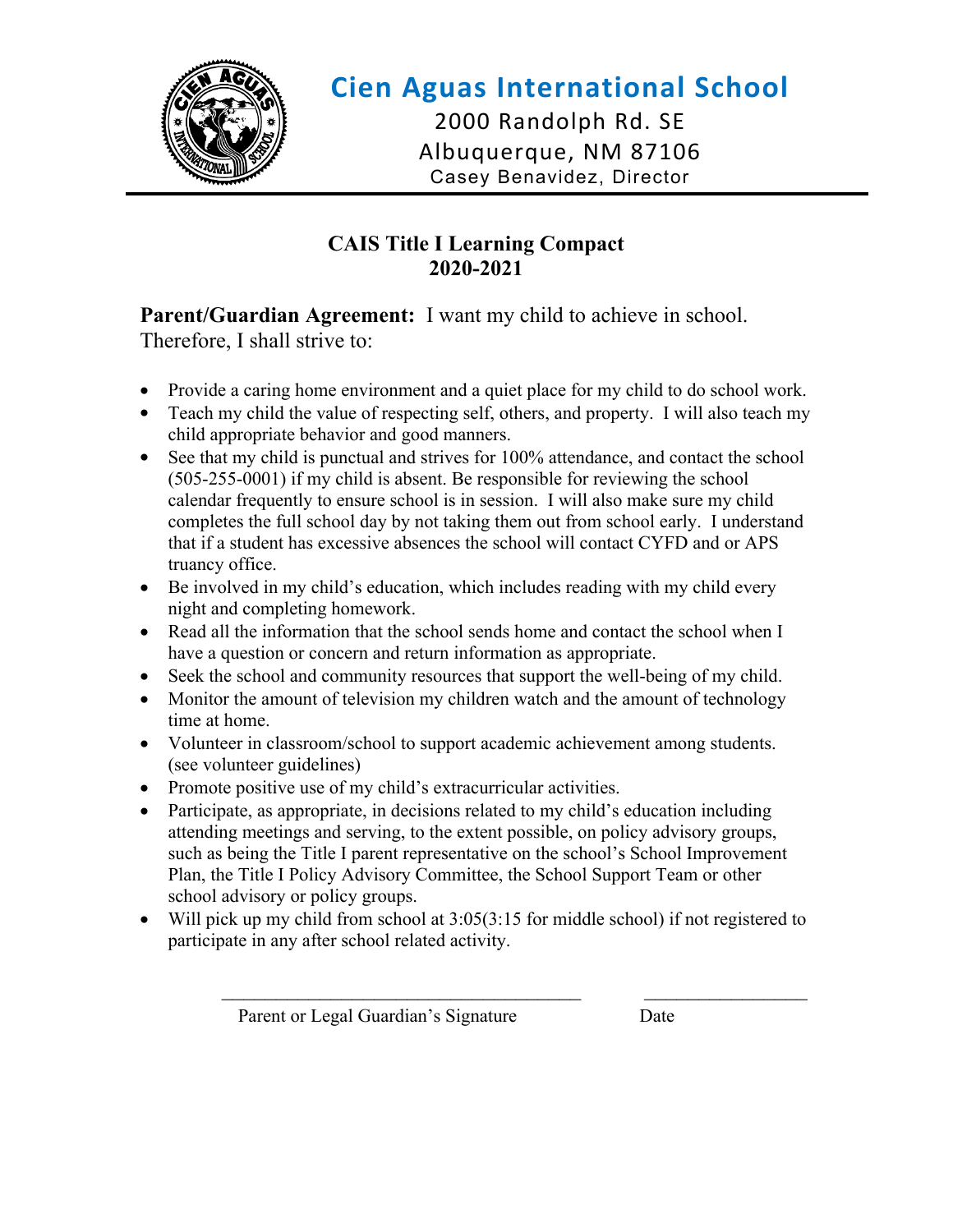

## **Cien Aguas International School** 2000 Randolph Rd. SE

Albuquerque, NM 87106 Casey Benavidez, Director

**Student Agreement:** It is important that I work to the best of my abilities. Therefore, I shall strive to:

- Believe that I can learn and will learn (Positive Mindset)
- Achieve 100% attendance.
- Come to school prepared with ALL tools necessary for learning.
- Be responsible for maintaining my agenda/homework journals, school work, accountability cards and books.
- Respect the rights of others to learn and respect all adults on school grounds.
- Make good decisions with regard to my education.
- Be responsible for my school work and behavior.
- Abide by the school's dress code and conduct policies.
- Ask for help from my parents and teachers when I don't understand.
- Provide my parents or the adult who is responsible for my welfare all notices and information received by me from my school every day.
- Complete all homework assignments and read daily for at least 30 minutes every day outside of the school time including weekends, holidays and summer vacation.
- Will follow all cell phone and technology use agreements.

 $\mathcal{L}_\text{max} = \frac{1}{2} \sum_{i=1}^{n} \frac{1}{2} \sum_{i=1}^{n} \frac{1}{2} \sum_{i=1}^{n} \frac{1}{2} \sum_{i=1}^{n} \frac{1}{2} \sum_{i=1}^{n} \frac{1}{2} \sum_{i=1}^{n} \frac{1}{2} \sum_{i=1}^{n} \frac{1}{2} \sum_{i=1}^{n} \frac{1}{2} \sum_{i=1}^{n} \frac{1}{2} \sum_{i=1}^{n} \frac{1}{2} \sum_{i=1}^{n} \frac{1}{2} \sum_{i=1}^{n} \frac{1$ Student's Signature Date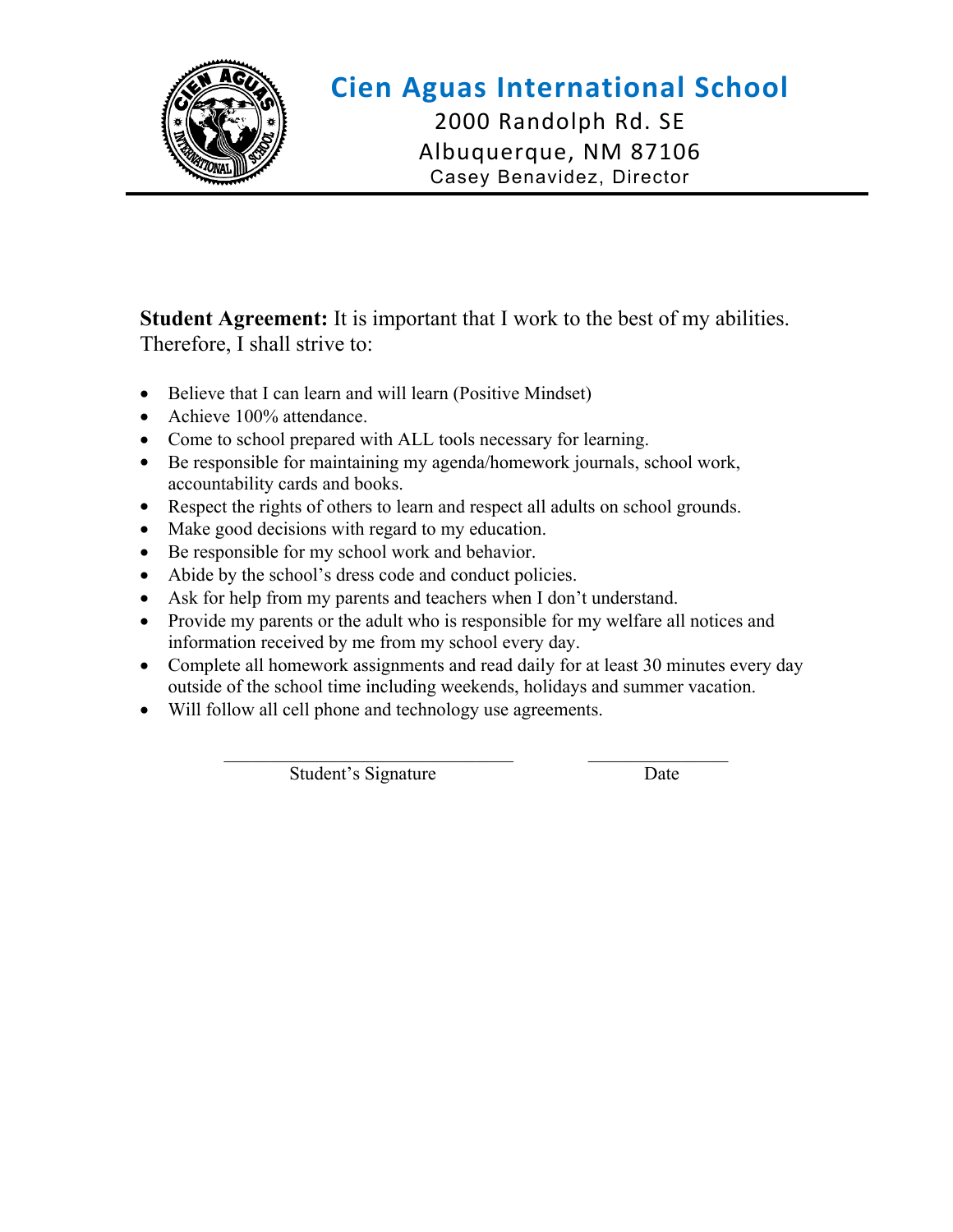

# **Cien Aguas International School**

2000 Randolph Rd. SE Albuquerque, NM 87106 Casey Benavidez, Director

**Teacher Agreement:** It is important that all students achieve. Therefore, I shall strive to:

- Always conduct myself in a courteous and professional manner.
	- 1. Meet with students privately in class to discuss any academic or behavior matters.
	- 2. Arrange student led conferences to discuss any academic or behavior matters with parents aside from my instructional time when possible.
- Provide a challenging curriculum with high standards and expectations in academics and behavior, which meets all students' needs, and common core state standards.
	- 1. Implement the Common Core State Standards/Curriculum
	- 2. Prepare students for state testing in an effective way.
	- 3. Student Support Services
	- 4. Professional Development
	- 5. Balanced Literacy Program
	- 6. Professional Learning Communities
- Communicate in a clear, respectful and prompt manner.
- Provide opportunities for parent involvement.
- Provide students with encouragement and an opportunity to succeed.
- Encourage students and parents by providing information about student progress.

Teacher's Signature Date

 $\mathcal{L}_\text{max} = \frac{1}{2} \sum_{i=1}^{n} \frac{1}{2} \sum_{i=1}^{n} \frac{1}{2} \sum_{i=1}^{n} \frac{1}{2} \sum_{i=1}^{n} \frac{1}{2} \sum_{i=1}^{n} \frac{1}{2} \sum_{i=1}^{n} \frac{1}{2} \sum_{i=1}^{n} \frac{1}{2} \sum_{i=1}^{n} \frac{1}{2} \sum_{i=1}^{n} \frac{1}{2} \sum_{i=1}^{n} \frac{1}{2} \sum_{i=1}^{n} \frac{1}{2} \sum_{i=1}^{n} \frac{1$